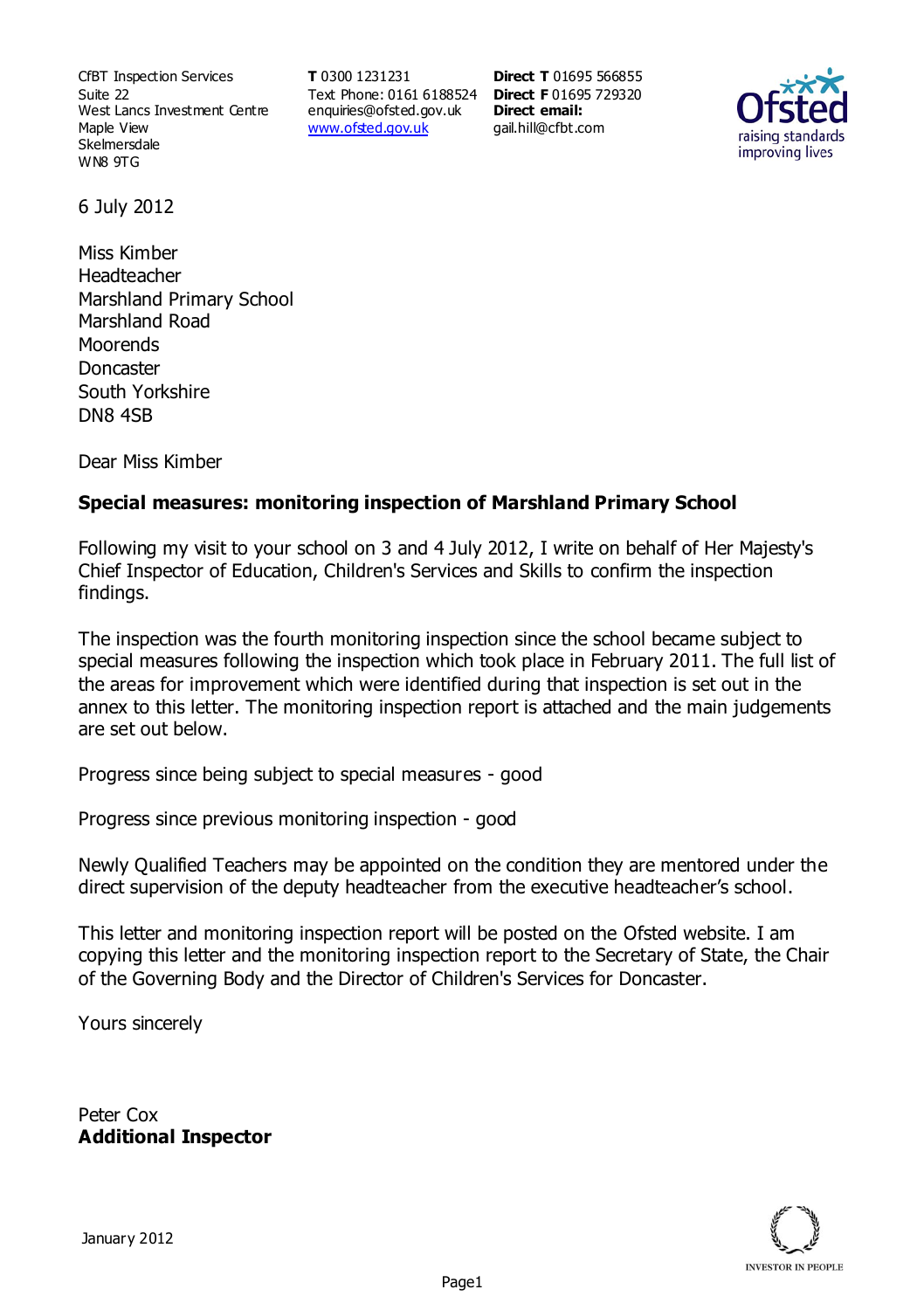

#### **Annex**

### **The areas for improvement identified during the inspection which took place in February 2011**

- Raise attainment in English and mathematics and ensure that pupils make consistently good progress across the school by:
	- ensuring the quality of teaching is consistently good or better
	- giving pupils clear guidance through teachers' marking about the steps they need to take to improve their work
	- providing more carefully targeted work that better matches the needs of individual pupils.
- Improve the curriculum by:
	- ensuring it fully meets pupils' needs
	- promoting basic skills in increasingly practical ways to engage pupils, boys in particular, more readily in their learning
	- improving the links between subjects and so make learning experiences more interesting and enjoyable for all groups of pupils.
- Develop the effectiveness of all leaders and managers by:
	- sharpening evaluation so that it highlights priorities and sets a clear direction for improvement throughout the school
	- improving the accuracy and recording of tracking, monitoring and assessment information and use this effectively to plan pupils' future learning
	- ensuring that the governing body holds the school rigorously to account for its performance in order to bring about sustained improvement
	- ensuring that the governing body is fully involved in setting the strategic direction of the school
	- ensuring that the governing body accurately monitors the effectiveness of its own work.
- Improve pupils' attendance by:
	- presenting attendance issues in a more engaging way to parents and carers so they appreciate better the importance of regular attendance
	- provide clear practical guidance to parents and carers to help them improve their child's attendance
	- increasing the range of rewards available to pupils.

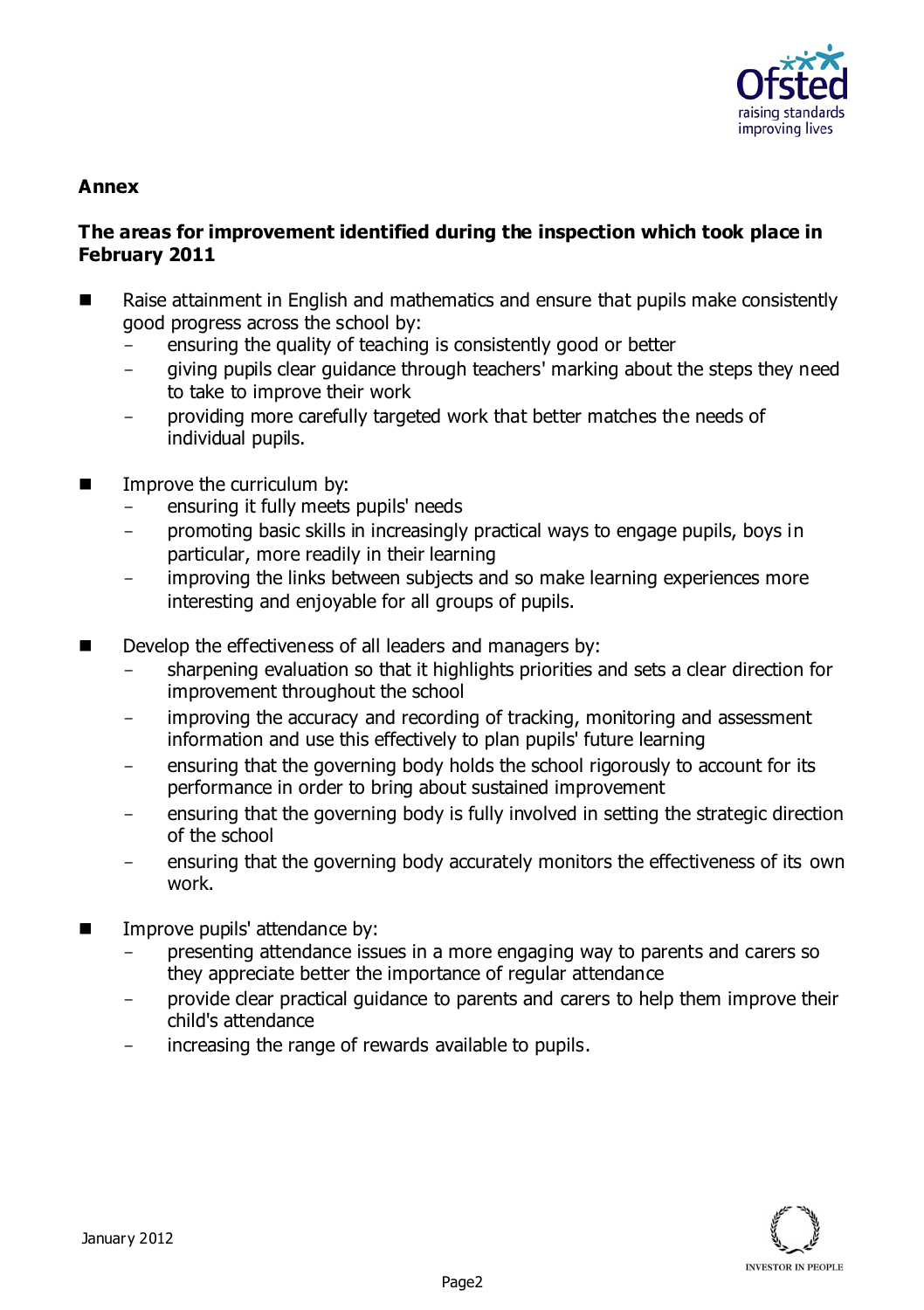

## **Special measures: monitoring of Marshland Primary School**

## **Report from the fourth monitoring inspection on 3 and 4 July 2012**

### **Evidence**

The inspector observed the school's work, including six teachers teaching six lessons and one whole-school assembly. He scrutinised a wide range of documents including; pupils' progress data, lesson observation data, records of the most recent local authority visit and the report of their recent review. Other documents that were scrutinised included; leadership meeting minutes, governing body meeting minutes, curriculum information and an analysis of pupils' work. Meetings were held with Year 5 pupils, teachers, members of the leadership team, members of the governing body including the Chair of the Governing Body from the neighbouring school and a representative of the local authority. A discussion took place with the newly appointed member of staff due to start in August responsible for the coordination of the teaching and learning of disabled pupils and those with special educational needs.

## **Context**

The substantive headteacher remains absent from school. Since the last monitoring inspection, a different teacher is covering for a teacher undergoing maternity leave in Year 1. The executive headteacher continues to lead the school and draws on staff from her own school when the need arises. During the monitoring inspection, a deputy headteacher from this school was covering the Year 5 class. Pupils in Year 6 were not in school as they were experiencing transition days in preparation for their move to secondary education in September. The school is undergoing a consultation process with the intention to secure a hard federation arrangement with the executive headteacher's school. If approved, the two schools will federate on 1 November 2012.

### **Achievement of pupils at the school**

Reliable school data predicts attainment of the current Year 6 pupils in English and mathematics to be above average at Level 4 with some significant gains seen in progress since the return to single-age classes and the improved quality of teaching. The proportion of pupils making the expected progress in English is likely to be slightly above the national average. According to the school, all pupils are likely to make expected progress in mathematics. The proportion of those achieving the higher Level 5 in English and mathematics is likely to be below the national average but is showing a significant increase on the previous year. The school recognises that further improvement is required in reading and writing in Year 1 and lower Key Stage 2. The sterling efforts of the Year 2 teacher have resulted in some impressive and imaginative writing in her class, helping to strengthen achievement by the end of Key Stage 1. The regular morning activities in each class of guided reading and teaching letters and sounds (phonics) is proving successful in developing

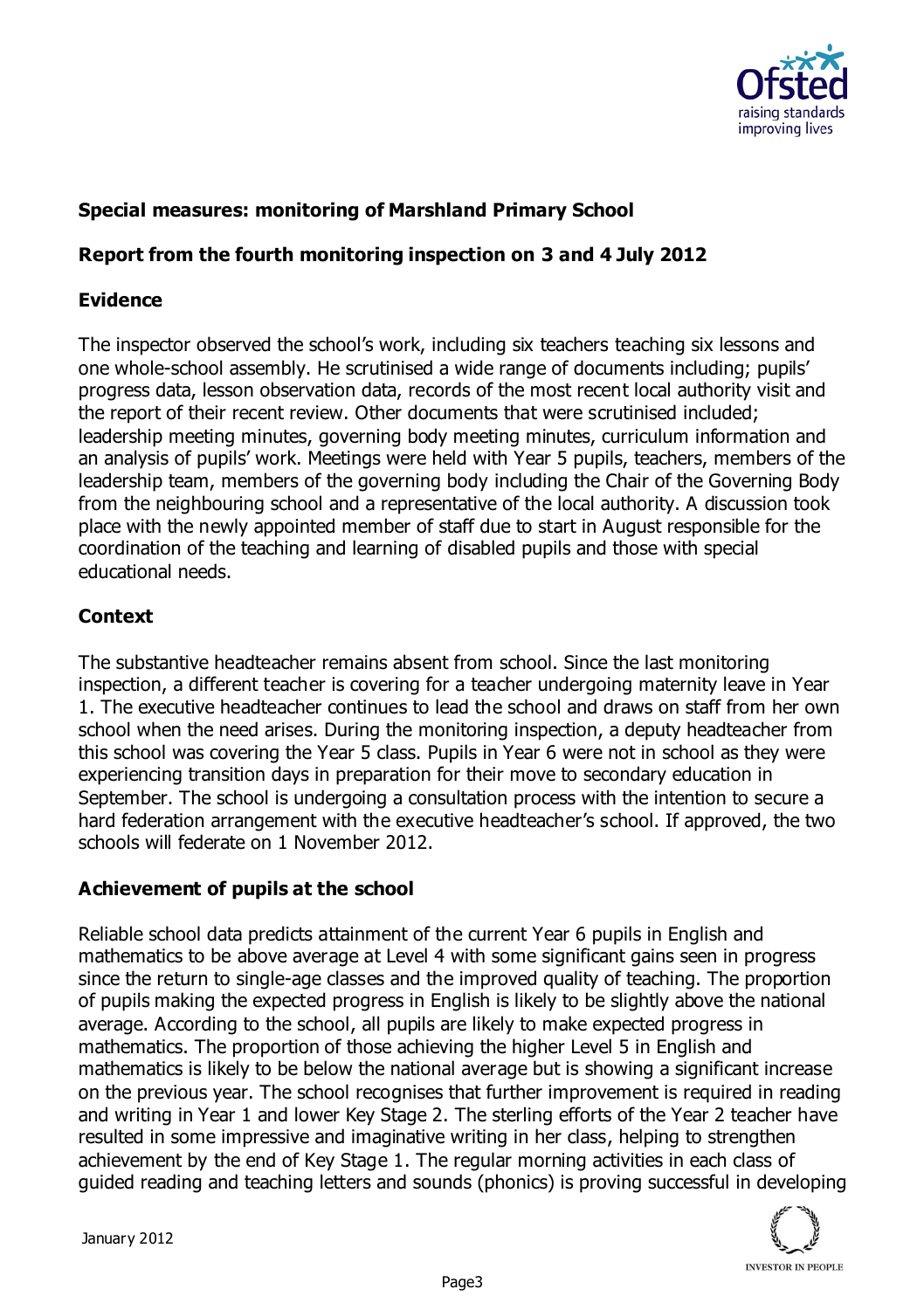

and securing pupils' skill in literacy. A positive start has been made with an intervention scheme to boost reading for some pupils. Achievement for those taking part has improved markedly. Overall, achievement is much stronger than previously because of better quality teaching. Pupils receive teaching that is engaging and challenging and helps pupils of all abilities to make progress in line with and often in excess of their abilities and starting points. One pupil commented that 'lessons have really improved and are fun… the school has come on 'heaps and bounds!'

# **The quality of teaching**

Better quality teaching is securing pupils' better attitudes to learning and improved achievement. Teaching is becoming more engaging and challenging and pupils speak of learning something new in almost every lesson. The marking of pupils' work has improved and now better informs them on what they need to do to reach the next steps in their learning. The 'think pink, got it green' strategy is now deeply embedded in each class; regular marking and comments from teachers are the expectations of pupils. The literacy and numeracy coordinators ensure weekly monitoring of teachers' marking. This was a development in its infancy at the last monitoring inspection but is now an established routine and one that all teachers see the benefit of in helping improve pupils' progress. Energetic and passionate teaching was seen in a Year 5 mathematics lesson, where pupils were encouraged to explore strategies for multiplication. The highly-skilled teacher blended literacy into this lesson very successfully and made regular reference to the classroom's learning wall, helping secure pupils' understanding further. In the Year 3 lesson on 'the jobs that Victorian children used to do,' there was striking evidence of spiritual, moral, social and cultural development where pupils were asked to imagine their long hot working day down a coal mine where ghosts of those miners who had previously died still lingered! This lesson was further enhanced by an audio-visual presentation by the teacher to set the scene. Teaching assistants continue to play an important role in the classroom, supporting individual pupils and groups under the direction of the teacher. The school recognises the need to provide further opportunities to support the teaching assistants to enable them to better assist the process of pupils' learning. The quality of teaching and the progress children make in the Reception class is a significant strength of the school. There is recognition that this impressive start to the children's education needs to be capitalised upon in Year 1.

Progress since the last monitoring inspection on the areas for improvement:

 raise attainment in English and mathematics and ensure pupils make consistently good progress across the school - good

## **Behaviour and safety of pupils**

Attendance is now high having improved further since the last monitoring inspection. Pupils' attitudes to learning is much better and the need for teachers and their assistants to intervene to re-align behavior, much reduced. Behaviour in the classrooms is much more conducive to improved learning. Behaviour around the school is much improved; pupils